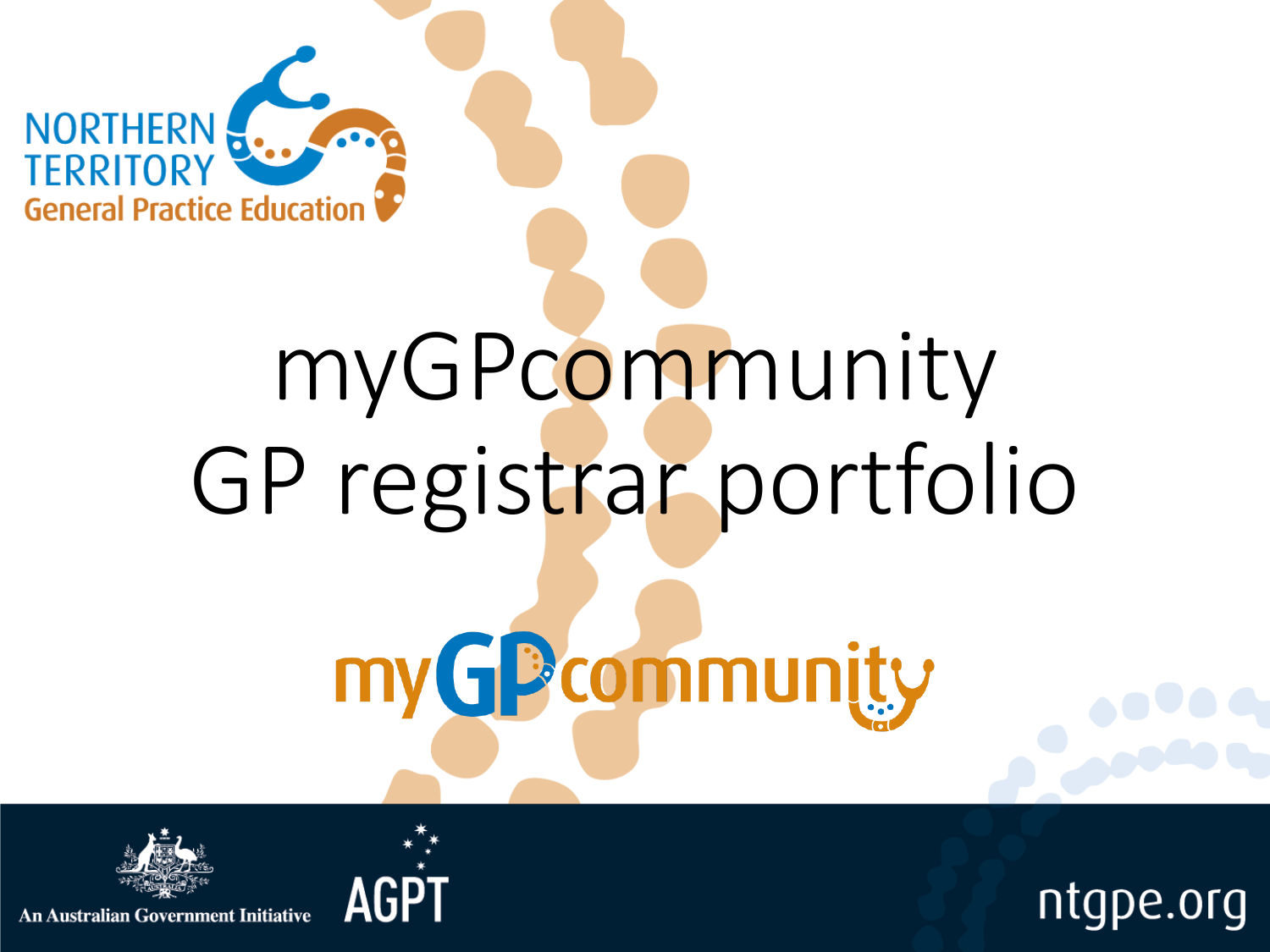## What is the new GP registrar portfolio on myGPcommunity?

NTGPE developed a new 'GP registrar portfolio' function on myGPcommunity to increase the educational engagement between GP registrars, GP supervisors and NTGPE under an assessment for learning framework.



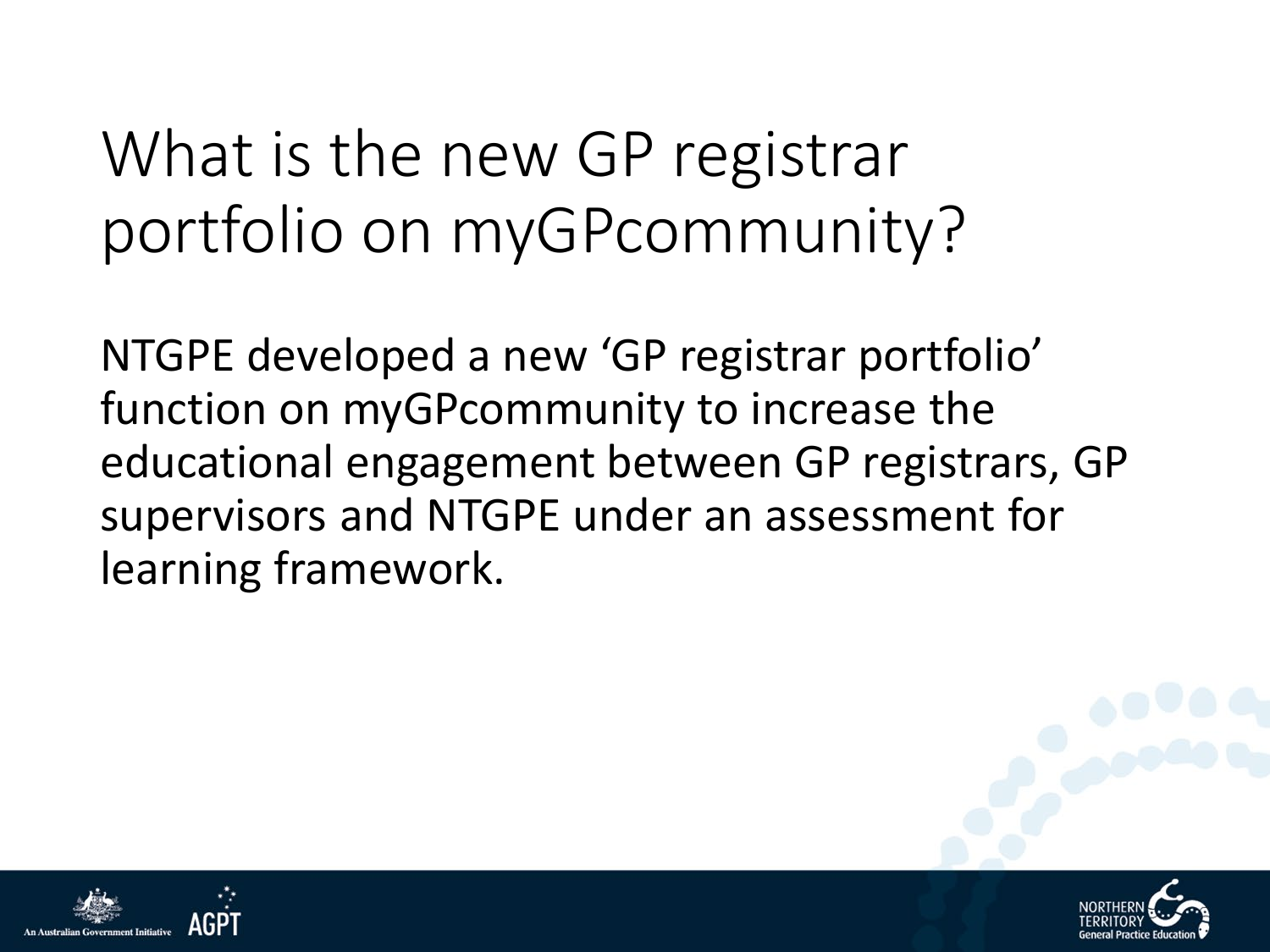## What's changed?

Currently supervisors can only access the following information on GP registrars through myGPcommunity:

- GP registrar quiz results
- Term tasks only the GP registrar submission, not the feedback they receive from the medical educators.



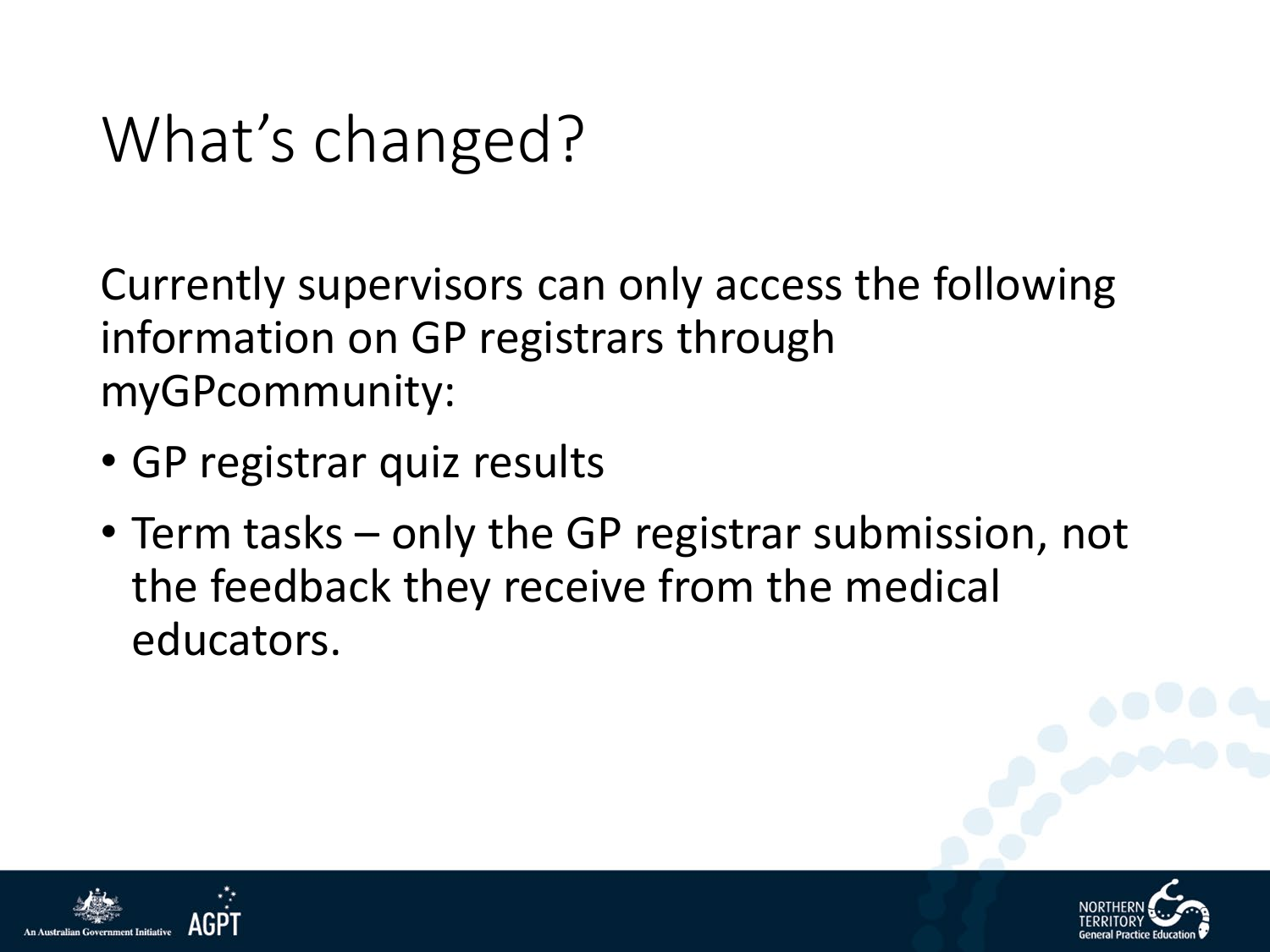### What is included in the portfolio from 2018.2?

- **Learning plans**
- **ECTV cover letters and case notes**
	- ECTVs reports from 2018.1 are available

#### • **Supervisor to supervisor handover**

- From 2018.2, supervisors will be encouraged to provide feedback to the next supervisor by answering the following three questions asked on the end of term feedback survey:
- *1. What are the strengths this registrar has demonstrated while working in this practice?*
- *2. What learning needs are still to be addressed with this registrar?*
- *3. Would you like the next supervisor to give you a call to talk about how to best help this registrar in their progress in training?*

#### **The feedback from these three questions will be available in the portfolio from the end of 2018.2.**



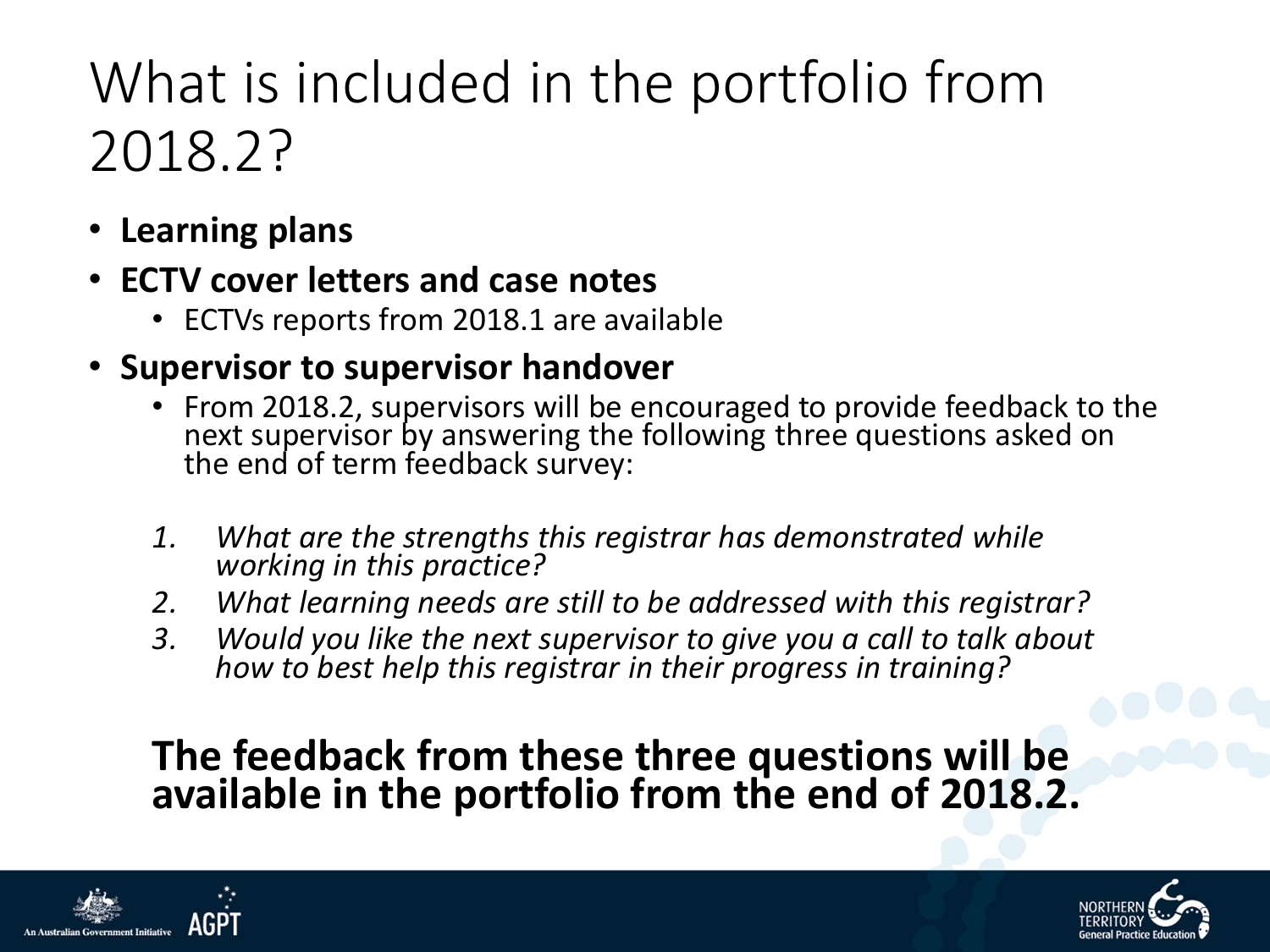## What is **not** included in the portfolio?

- Confidential emails
- TA meeting reports
- Exam results
- Critical incidents/ patient details



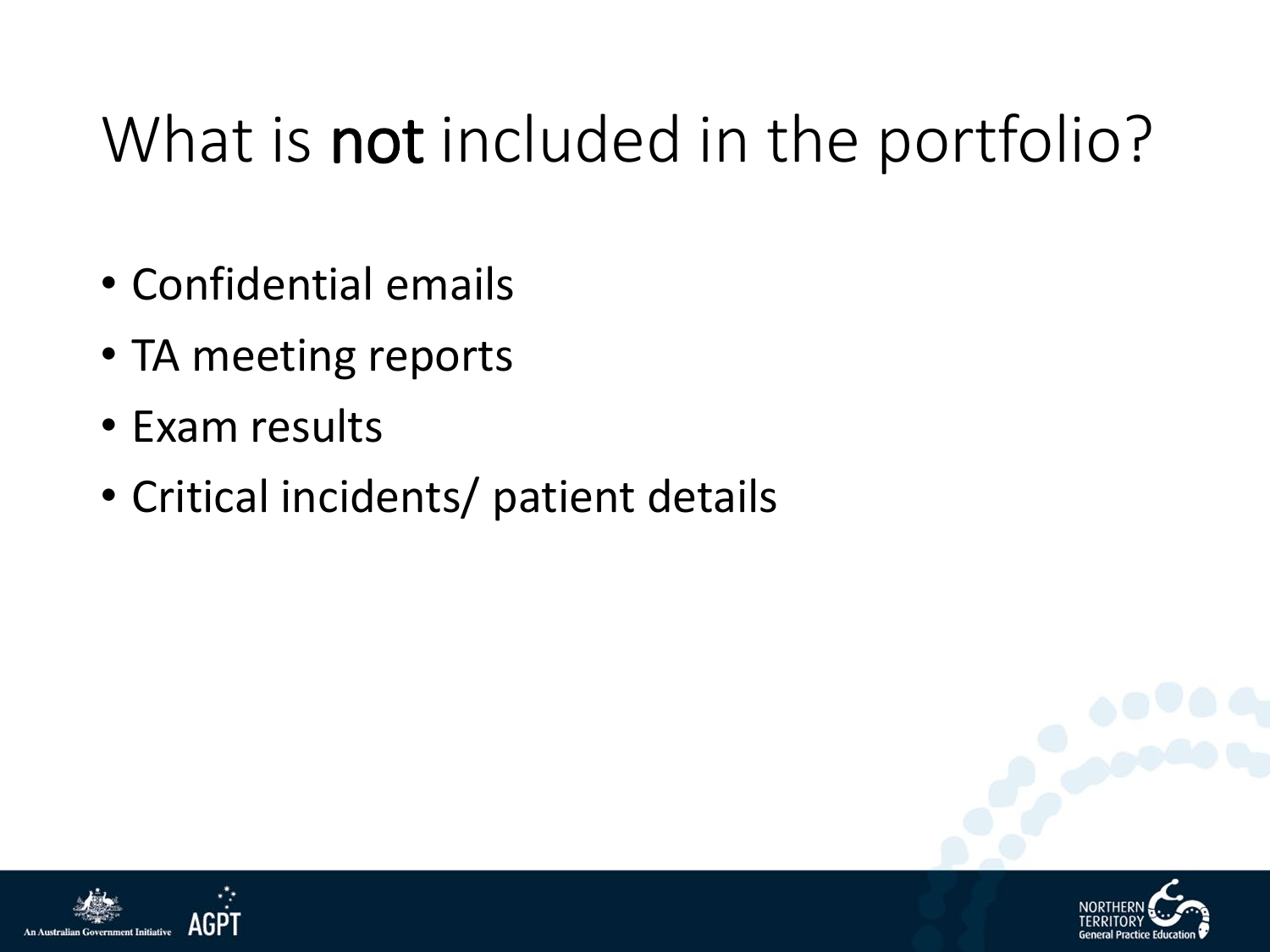## Who can see the Portfolio?

- GP registrar
- Current GP supervisors GP supervisors can only access the portfolio during the GP registrars active placement with them
- All medical educators
- NTGPE administrator staff with access



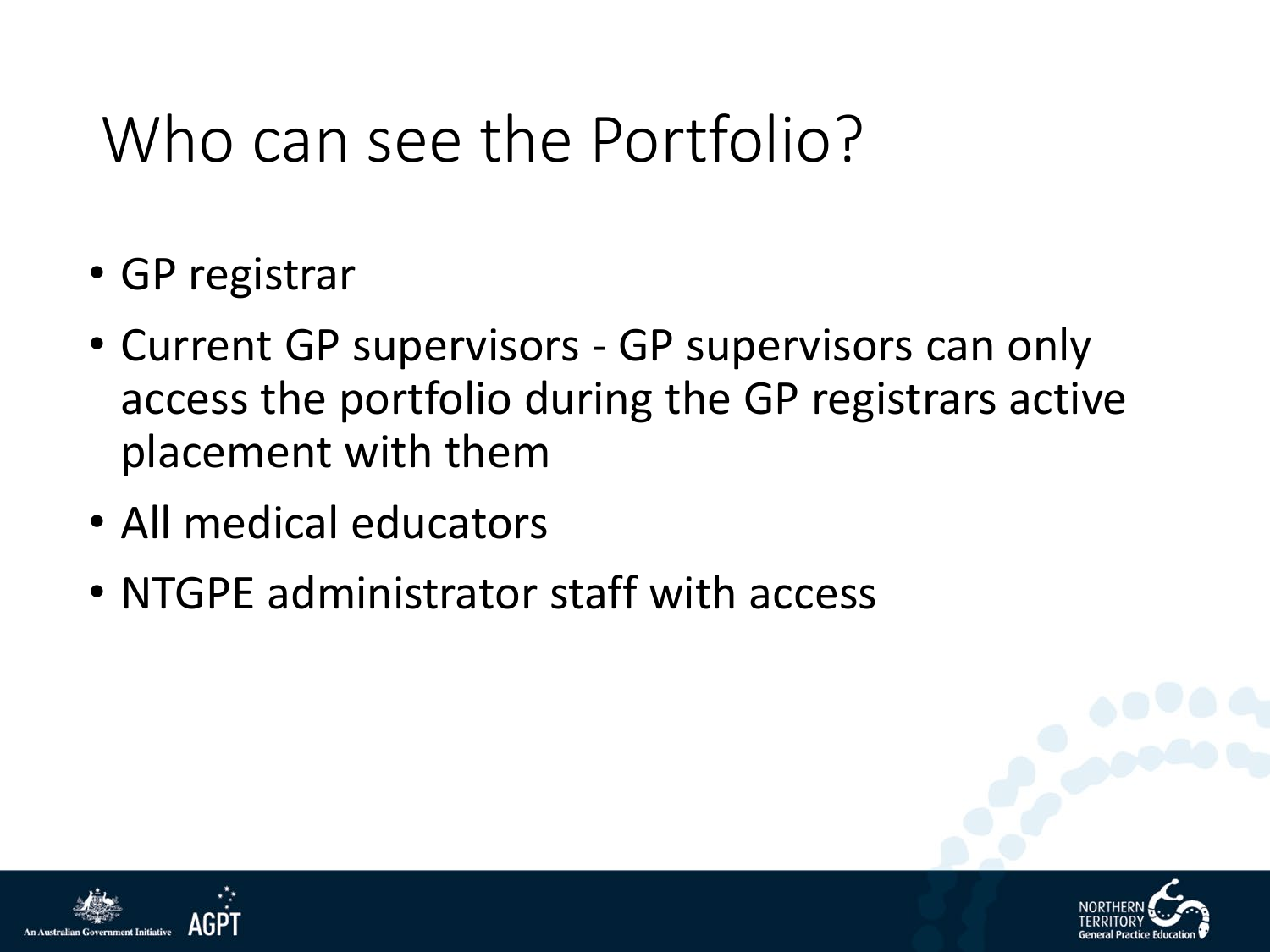The new myGPcommunity GP registrar portfolio will improve communication between NTGPE, GP registrars and supervisors and assist in the GP registrars training journey.